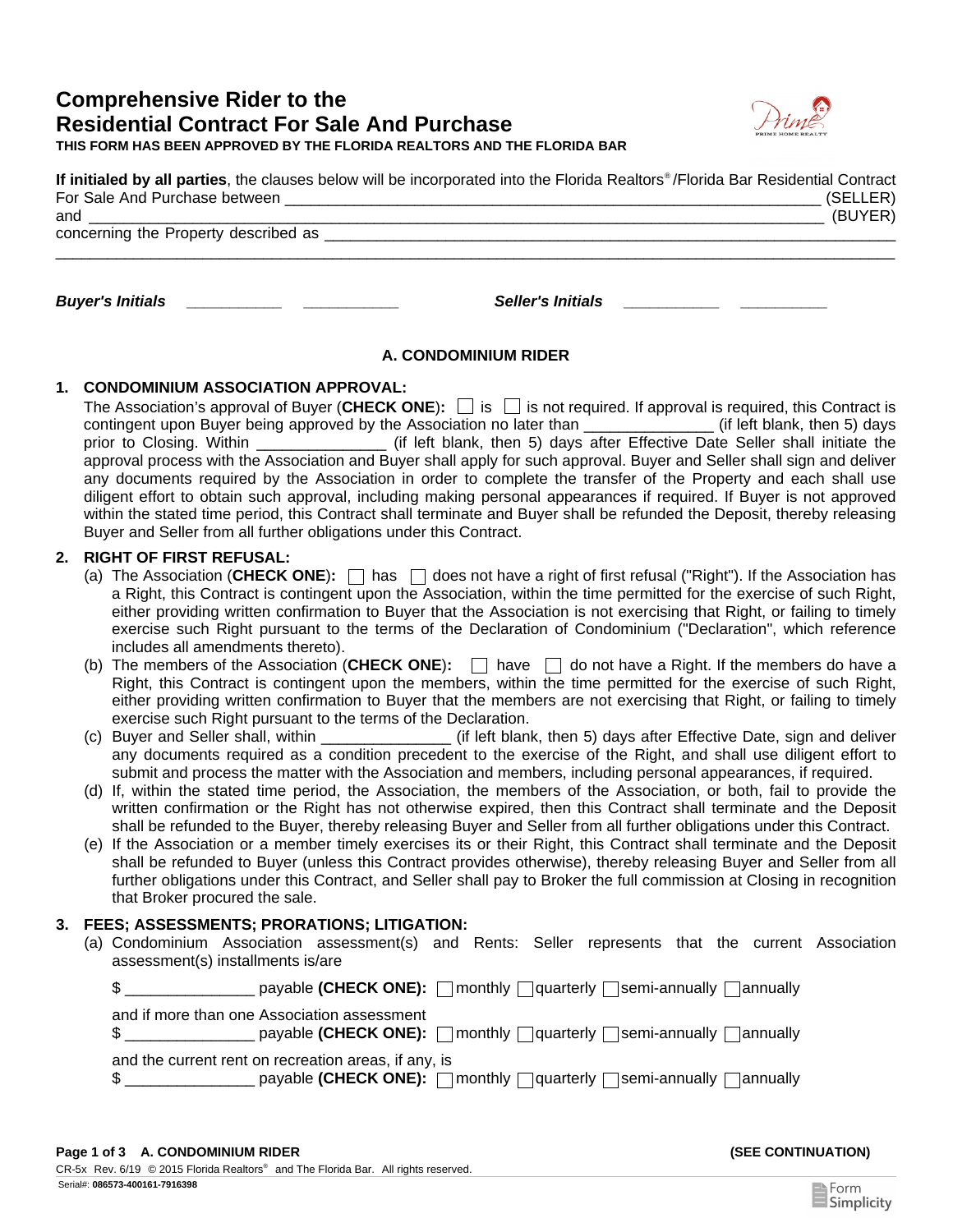### **A. CONDOMINIUM RIDER (CONTINUED)**

All annual assessments levied by the Association and rent on recreational areas, if any, shall be made current by Seller at Closing, and Buyer shall reimburse Seller for prepayments.

Fees: Seller shall, at Closing, pay all fines imposed against the Unit by the Condominium Association as of (b) Closing Date and any fees the Association charges to provide information about the Property, assessment(s) and fees.

#### *If Property is part of a Homeowners' Association, see Rider B. HOMEOWNERS' ASSOCIATION/COMMUNITY DISCLOSURE for further information including additional assessments and fees.*

- (c) Special Assessments and Prorations:
	- (i) Seller represents that Seller is not aware of any special or other assessment that has been levied by the Association or that has been an item on the agenda, or reported in the minutes, of the Association within twelve (12) months prior to Effective Date, ("pending") except as follows:

\_\_\_\_\_\_\_\_\_\_\_\_\_\_\_\_\_\_\_\_\_\_\_\_\_\_\_\_\_\_\_\_\_\_\_\_\_\_\_\_\_\_\_\_\_\_\_\_\_\_\_\_\_\_\_\_\_\_\_\_\_\_\_\_\_\_\_\_\_\_\_\_\_\_\_\_\_\_\_\_\_\_\_\_\_\_\_\_\_

- \_\_\_\_\_\_\_\_\_\_\_\_\_\_\_\_\_\_\_\_\_\_\_\_\_\_\_\_\_\_\_\_\_\_\_\_\_\_\_\_\_\_\_\_\_\_\_\_\_\_\_\_\_\_\_\_\_\_\_\_\_\_\_\_\_\_\_\_\_\_\_\_\_\_\_\_\_\_\_\_\_\_\_\_\_\_\_\_\_ (ii) If special assessments levied or pending exist as of the Effective Date are disclosed above by Seller and may be paid in installments (**CHECK ONE**):  $\Box$  Buyer  $\Box$  Seller (if left blank, then Buyer) shall pay installments due after Closing Date. **If Seller is checked, Seller shall pay the assessment in full prior to or at the time of Closing.**
- (iii) If special assessments levied or pending exist as of the Effective Date and have not been disclosed above by Seller, then Seller shall pay such assessments in full at the time of Closing.
- (iv) If, after Effective Date, the Association imposes a special assessment for improvements, work or services, which was not pending as of the Effective Date, then Seller shall pay all amounts due before Closing Date and Buyer shall pay all amounts due after Closing Date.
- (v) A special assessment shall be deemed levied for purposes of this paragraph on the date when the assessment has been approved as required for enforcement pursuant to Florida law and the condominium documents listed in Paragraph 5.
- (vi) Association assets and liabilities, including Association reserve accounts, shall not be prorated.
- (d) Litigation: Seller represents that Seller is not aware of pending or anticipated litigation affecting the Property or the common elements, if any, except as follows:

\_\_\_\_\_\_\_\_\_\_\_\_\_\_\_\_\_\_\_\_\_\_\_\_\_\_\_\_\_\_\_\_\_\_\_\_\_\_\_\_\_\_\_\_\_\_\_\_\_\_\_\_\_\_\_\_\_\_\_\_\_\_\_\_\_\_\_\_\_\_\_\_\_\_\_\_\_\_\_\_\_\_\_\_\_\_\_\_\_\_\_  $\bot$  , and the set of the set of the set of the set of the set of the set of the set of the set of the set of the set of the set of the set of the set of the set of the set of the set of the set of the set of the set of t

### **4. SPRINKLER SYSTEM RETROFIT:**

If, pursuant to Sections 718.112(2)(l), F.S., the Association has voted to forego retrofitting its fire sprinkler system or handrails and guardrails for the condominium units, then prior to Closing Seller shall furnish to Buyer the written notice of Association's vote to forego such retrofitting.

### **5. NON-DEVELOPER DISCLOSURE:**

(**CHECK ONE**):

**(a) THE BUYER HEREBY ACKNOWLEDGES THAT BUYER HAS BEEN PROVIDED A CURRENT COPY OF THE DECLARATION OF CONDOMINIUM, ARTICLES OF INCORPORATION OF THE ASSOCIATION, BYLAWS AND RULES OF THE ASSOCIATION, AND A COPY OF THE MOST RECENT YEAR-END FINANCIAL INFORMATION AND FREQUENTLY ASKED QUESTIONS AND ANSWERS DOCUMENT MORE THAN 3 DAYS, EXCLUDING SATURDAYS, SUNDAYS, AND LEGAL HOLIDAYS, PRIOR TO EXECUTION OF THIS CONTRACT.** 

**(b) THIS AGREEMENT IS VOIDABLE BY BUYER BY DELIVERING WRITTEN NOTICE OF THE BUYER'S INTENTION TO CANCEL WITHIN 3 DAYS, EXCLUDING SATURDAYS, SUNDAYS, AND LEGAL HOLIDAYS, AFTER THE DATE OF EXECUTION OF THIS AGREEMENT BY THE BUYER AND RECEIPT BY BUYER OF A CURRENT COPY OF THE DECLARATION OF CONDOMINIUM, ARTICLES OF INCORPORATION, BYLAWS AND RULES OF THE ASSOCIATION, AND A COPY OF THE MOST RECENT YEAR-END FINANCIAL INFORMATION AND FREQUENTLY ASKED QUESTIONS AND ANSWERS DOCUMENT IF SO REQUESTED IN WRITING. ANY PURPORTED WAIVER OF THESE VOIDABILITY RIGHTS SHALL BE OF NO EFFECT. BUYER MAY EXTEND THE TIME FOR CLOSING FOR A PERIOD OF NOT MORE THAN 3 DAYS, EXCLUDING SATURDAYS, SUNDAYS, AND**